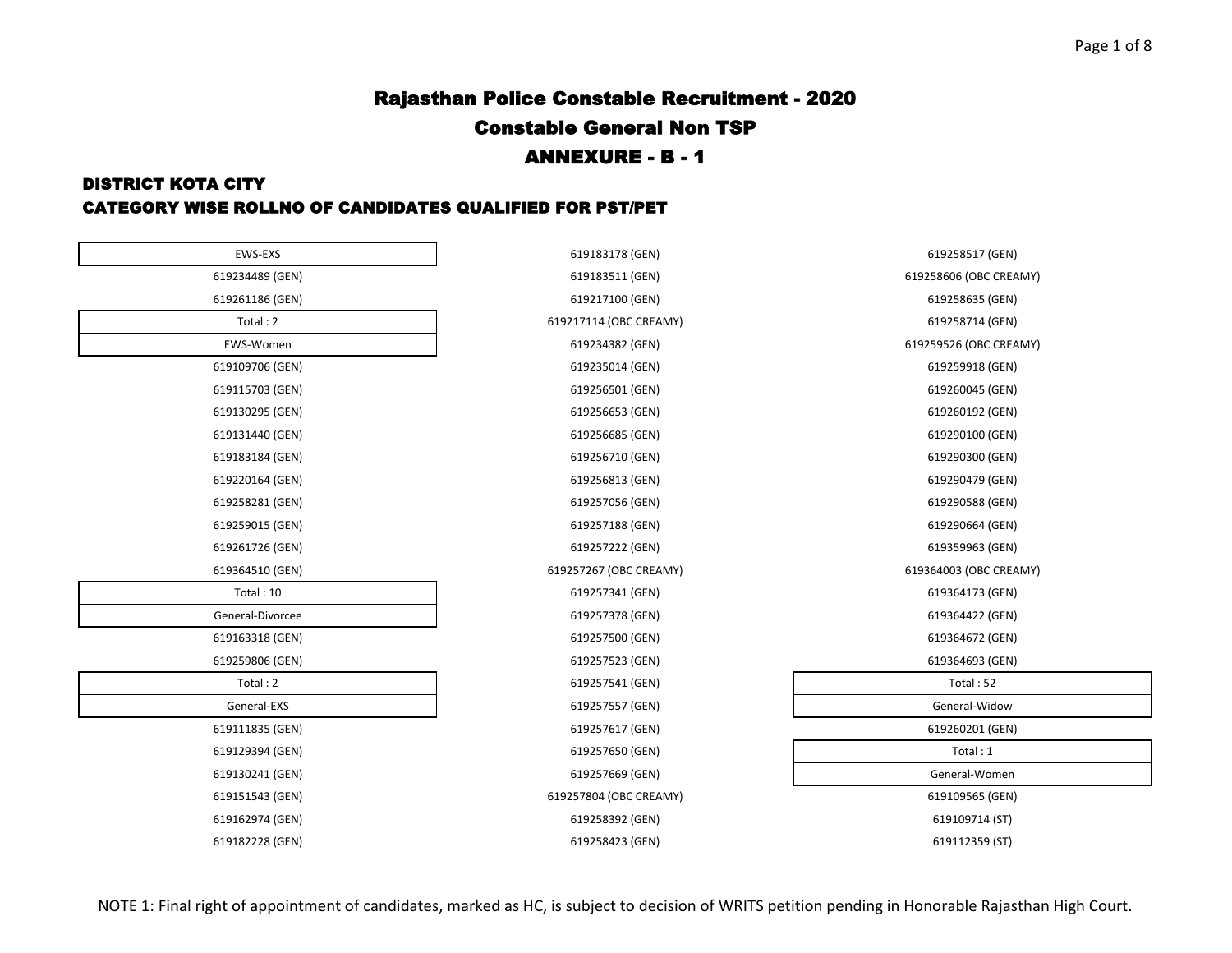| 619115714 (OBC-NON CREAMY) | 619182336 (MBC CREAMY)     | 619259817 (ST)             |
|----------------------------|----------------------------|----------------------------|
| 619128523 (ST)             | 619182960 (GEN)            | 619259924 (GEN)            |
| 619128739 (GEN)            | 619182993 (OBC-NON CREAMY) | 619260047 (GEN)            |
| 619128768 (ST)             | 619183257 (GEN)            | 619260135 (SC)             |
| 619129089 (ST)             | 619183317 (GEN)            | 619260301 (GEN)            |
| 619129524 (ST)             | 619183502 (SC)             | 619260363 (ST)             |
| 619129740 (GEN)            | 619217020 (GEN)            | 619260486 (SC)             |
| 619129743 (ST)             | 619234388 (ST)             | 619260515 (GEN)            |
| 619129824 (GEN)            | 619234684 (GEN)            | 619260562 (GEN)            |
| 619129870 (ST)             | 619234808 (OBC CREAMY)     | 619260701 (GEN)            |
| 619129874 (OBC-NON CREAMY) | 619234942 (GEN)            | 619290098 (OBC-NON CREAMY) |
| 619129939 (ST)             | 619256008 (OBC-NON CREAMY) | 619290103 (GEN)            |
| 619129969 (ST)             | 619256733 (OBC-NON CREAMY) | 619290307 (MBC NON-CREAMY) |
| 619130153 (GEN)            | 619256853 (OBC-NON CREAMY) | 619290417 (OBC-NON CREAMY) |
| 619130281 (GEN)            | 619257104 (MBC NON-CREAMY) | 619364049 (OBC-NON CREAMY) |
| 619130664 (ST)             | 619257944 (GEN)            | 619364055 (GEN)            |
| 619130934 (OBC-NON CREAMY) | 619258109 (MBC NON-CREAMY) | 619364080 (GEN)            |
| 619131049 (GEN)            | 619258406 (OBC-NON CREAMY) | 619364136 (GEN)            |
| 619131332 (MBC NON-CREAMY) | 619258460 (OBC-NON CREAMY) | 619364411 (OBC-NON CREAMY) |
| 619131407 (ST)             | 619258510 (OBC-NON CREAMY) | 619364480 (GEN)            |
| 619132868 (ST)             | 619258596 (GEN)            | Total: 77                  |
| 619151704 (GEN)            | 619258678 (OBC CREAMY)     | MBC-EXS                    |
| 619151734 (OBC-NON CREAMY) | 619258907 (SC)             | 619111792 (MBC NON-CREAMY) |
| 619151804 (OBC-NON CREAMY) | 619258967 (GEN)            | 619112228 (MBC NON-CREAMY) |
| 619162511 (GEN)            | 619258988 (ST)             | 619130881 (MBC NON-CREAMY) |
| 619182257 (OBC-NON CREAMY) | 619259133 (GEN)            | 619132747 (MBC NON-CREAMY) |
| 619182281 (OBC-NON CREAMY) | 619259714 (GEN)            | 619183265 (MBC NON-CREAMY) |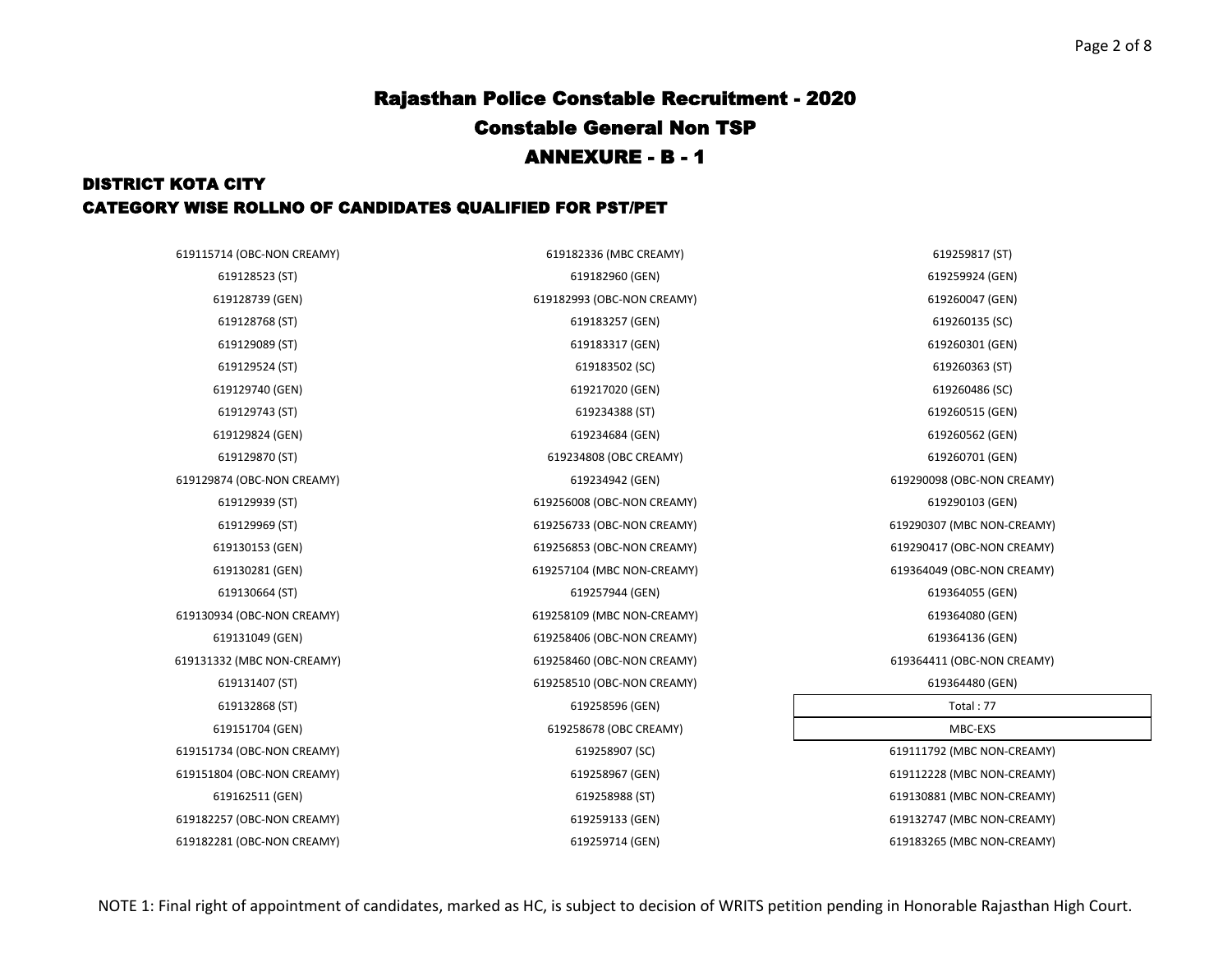| 619234837 (MBC NON-CREAMY) | OBC-Women                  | 619260318 (SC) |
|----------------------------|----------------------------|----------------|
| 619257189 (MBC NON-CREAMY) | 619182091 (OBC-NON CREAMY) | 619260368 (SC) |
| 619257246 (MBC NON-CREAMY) | 619183050 (OBC-NON CREAMY) | 619260408 (SC) |
| 619257328 (MBC NON-CREAMY) | 619258601 (OBC-NON CREAMY) | 619260566 (SC) |
| 619257329 (MBC NON-CREAMY) | 619290096 (OBC-NON CREAMY) | 619261683 (SC) |
| 619257344 (MBC NON-CREAMY) | 619290254 (OBC-NON CREAMY) | Total: 20      |
| 619257525 (MBC NON-CREAMY) | Total: 5                   | ST-EXS         |
| 619258145 (MBC NON-CREAMY) | SC-EXS                     | 619129611 (ST) |
| 619258632 (MBC NON-CREAMY) | 619255932 (SC)             | 619129638 (ST) |
| 619360008 (MBC NON-CREAMY) | 619258580 (SC)             | 619130119 (ST) |
| 619360060 (MBC NON-CREAMY) | Total: 2                   | 619234593 (ST) |
| 619360072 (MBC NON-CREAMY) | SC-Women                   | Total: 4       |
| Total: 17                  | 619105804 (SC)             | ST-Women       |
| MBC-Women                  | 619107753 (SC)             | 619109568 (ST) |
| 619130932 (MBC NON-CREAMY) | 619129031 (SC)             | 619109752 (ST) |
| 619131522 (MBC NON-CREAMY) | 619129717 (SC)             | 619112356 (ST) |
| 619234673 (MBC NON-CREAMY) | 619130041 (SC)             | 619129335 (ST) |
| 619257841 (MBC NON-CREAMY) | 619234766 (SC)             | 619129355 (ST) |
| 619258964 (MBC NON-CREAMY) | 619244828 (SC)             | 619129585 (ST) |
| Total: 5                   | 619255832 (SC)             | 619129768 (ST) |
| OBC-EXS                    | 619256717 (SC)             | 619130527 (ST) |
| 619183101 (OBC-NON CREAMY) | 619258784 (SC)             | 619131137 (ST) |
| 619257064 (OBC-NON CREAMY) | 619258852 (SC)             | 619131172 (ST) |
| 619257585 (OBC-NON CREAMY) | 619258899 (SC)             | 619131224 (ST) |
| 619258541 (OBC-NON CREAMY) | 619259032 (SC)             | 619255914 (ST) |
| 619363842 (OBC-NON CREAMY) | 619259211 (SC)             | 619257886 (ST) |
| Total: 5                   | 619260286 (SC)             | 619260315 (ST) |
|                            |                            |                |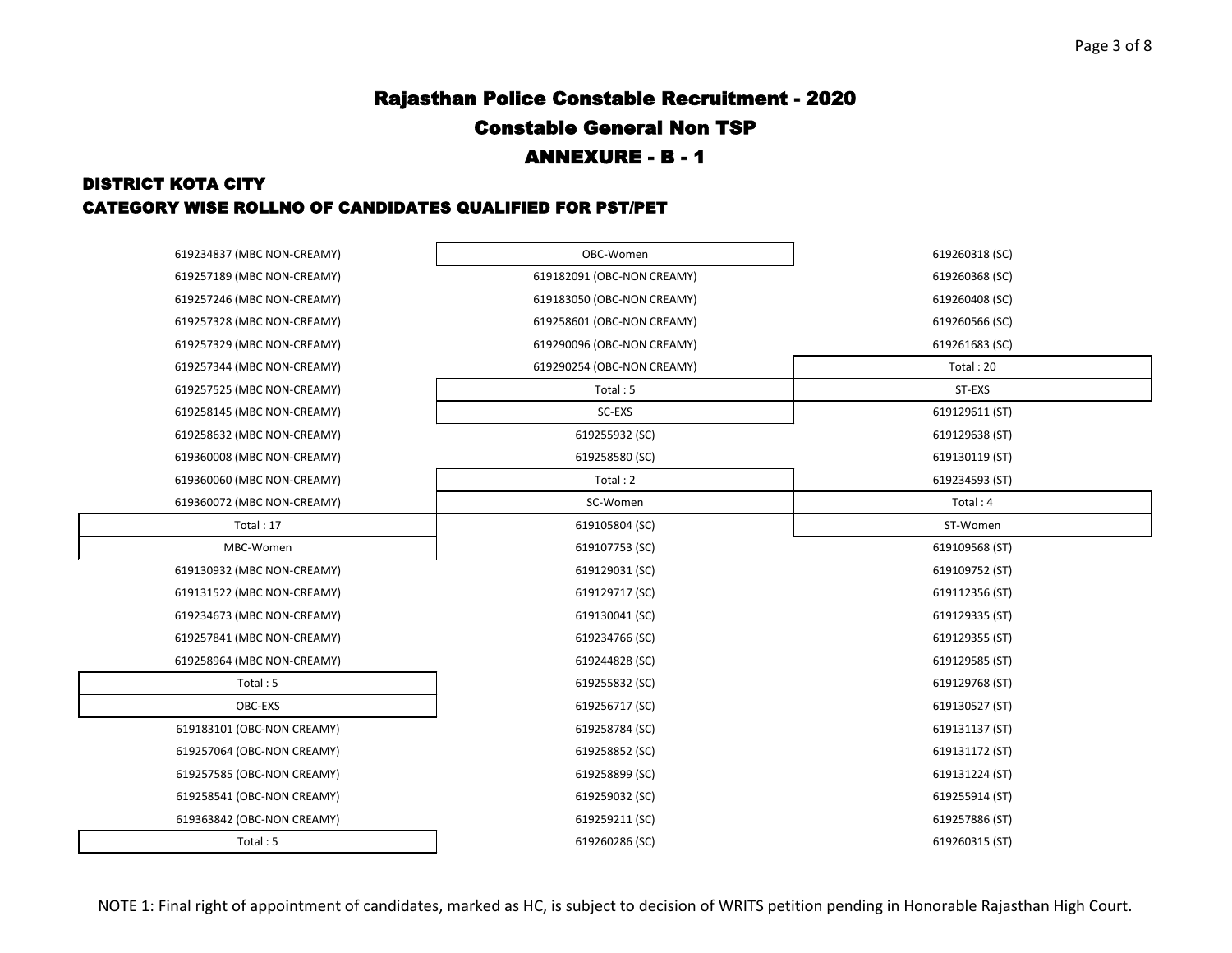| 619260503 (ST)  | 619217142 (GEN) | 619109630 (GEN)            |
|-----------------|-----------------|----------------------------|
| 619260952 (ST)  | 619217157 (GEN) | 619111718 (MBC NON-CREAMY) |
| 619261087 (ST)  | 619220044 (GEN) | 619111724 (MBC NON-CREAMY) |
| 619261264 (ST)  | 619220132 (GEN) | 619111815 (MBC NON-CREAMY) |
| 619353985 (ST)  | 619234811 (GEN) | 619112183 (MBC NON-CREAMY) |
| 619360037 (ST)  | 619234882 (GEN) | 619115770 (GEN)            |
| Total: 20       | 619256563 (GEN) | 619128651 (MBC NON-CREAMY) |
| EWS-Male        | 619256638 (GEN) | 619128879 (ST)             |
| 619109689 (GEN) | 619256764 (GEN) | 619128954 (MBC NON-CREAMY) |
| 619109740 (GEN) | 619257094 (GEN) | 619129046 (SC)             |
| 619115701 (GEN) | 619257147 (GEN) | 619129204 (MBC NON-CREAMY) |
| 619129221 (GEN) | 619257316 (GEN) | 619129515 (MBC NON-CREAMY) |
| 619129626 (GEN) | 619257806 (GEN) | 619129597 (GEN)            |
| 619129808 (GEN) | 619257853 (GEN) | 619130029 (GEN)            |
| 619131153 (GEN) | 619258483 (GEN) | 619130076 (GEN)            |
| 619131243 (GEN) | 619258512 (GEN) | 619130089 (GEN)            |
| 619131613 (GEN) | 619258651 (GEN) | 619130159 (MBC NON-CREAMY) |
| 619151718 (GEN) | 619259323 (GEN) | 619130251 (ST)             |
| 619151815 (GEN) | 619260053 (GEN) | 619130312 (MBC NON-CREAMY) |
| 619182150 (GEN) | 619359817 (GEN) | 619130313 (SC)             |
| 619182296 (GEN) | 619364011 (GEN) | 619130374 (ST)             |
| 619182887 (GEN) | 619364044 (GEN) | 619130893 (MBC NON-CREAMY) |
| 619182946 (GEN) | 619364061 (GEN) | 619131014 (GEN)            |
| 619183059 (GEN) | 619364417 (GEN) | 619131120 (MBC NON-CREAMY) |
| 619183063 (GEN) | Total:43        | 619131233 (GEN)            |
| 619214802 (GEN) | General-Male    | 619131339 (OBC-NON CREAMY) |
| 619217018 (GEN) | 619109561 (GEN) | 619131594 (ST)             |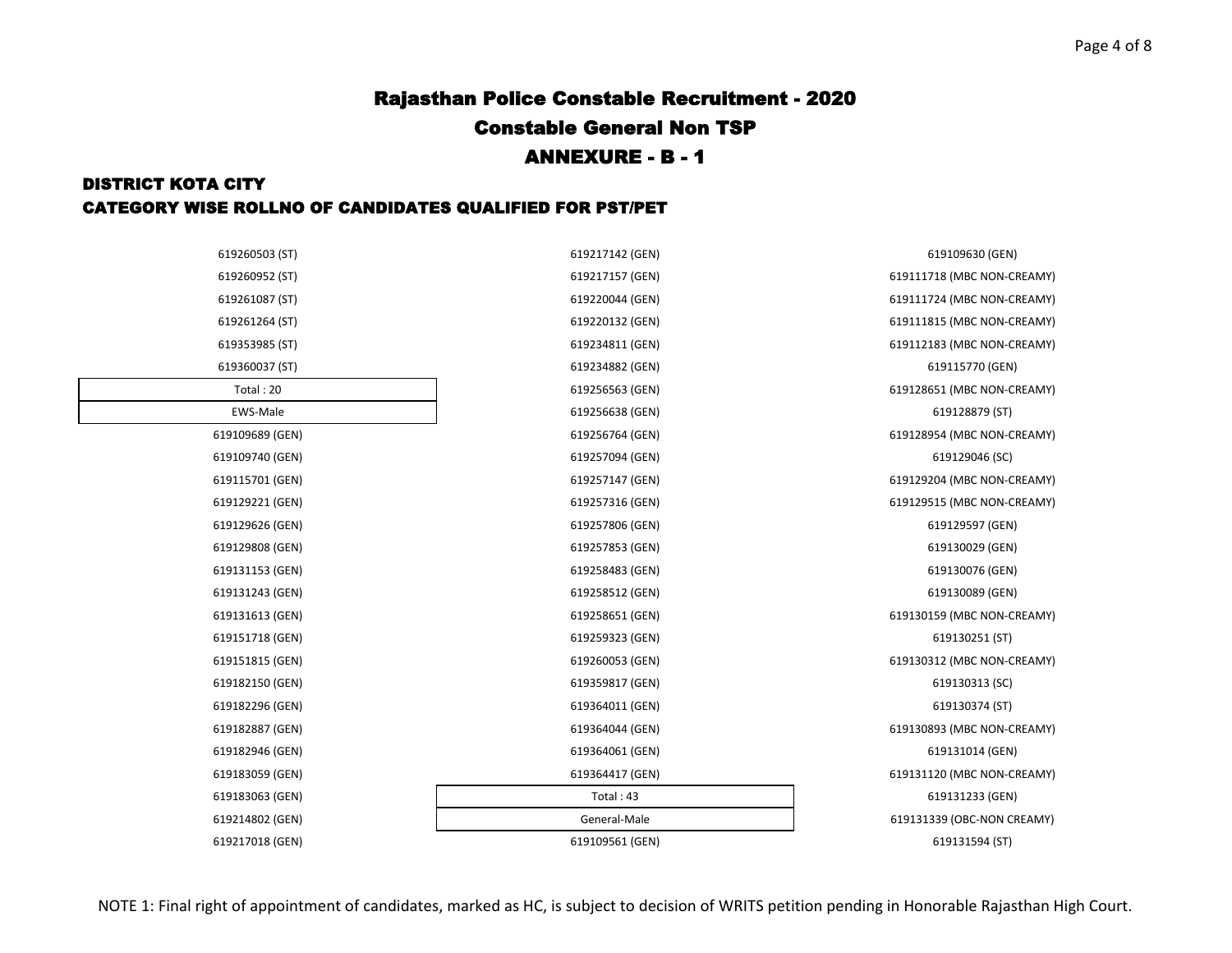### DISTRICT KOTA CITY CATEGORY WISE ROLLNO OF CANDIDATES QUALIFIED FOR PST/PET

619132516 (MBC NON-CREAMY) 619214928 (MBC NON-CREAMY) 619256723 (MBC NON-CREAMY) 619132615 (MBC NON-CREAMY) 619217104 (GEN) 619256729 (ST) 619132882 (MBC NON-CREAMY) 619217127 (GEN) 619256768 (MBC NON-CREAMY) 619151671 (OBC-NON CREAMY) 619217179 (GEN) 619256803 (OBC-NON CREAMY) 619151728 (OBC-NON CREAMY) 619219989 (GEN) 619256922 (MBC NON-CREAMY) 619151799 (MBC NON-CREAMY) 619220186 (GEN) 619256966 (GEN) 619182077 (OBC-NON CREAMY) 619234676 (MBC NON-CREAMY) 619257244 (GEN) 619183021 (MBC NON-CREAMY) 619234950 (GEN) 619257616 (GEN) 619183062 (OBC-NON CREAMY) 619234953 (MBC NON-CREAMY) 619257646 (MBC NON-CREAMY) 619183112 (MBC NON-CREAMY) 619255838 (GEN) 619257719 (MBC NON-CREAMY) 619183214 (OBC-NON CREAMY) 619255895 (OBC-NON CREAMY) 619257724 (MBC NON-CREAMY) 619183258 (OBC-NON CREAMY) 619255993 (GEN) 619257792 (MBC NON-CREAMY)

619132480 (MBC NON-CREAMY) 619183314 (OBC-NON CREAMY) 619256533 (GEN) 619132501 (GEN) 619183352 (OBC-NON CREAMY) 619256572 (OBC-NON CREAMY) 619132502 (GEN) 619214831 (MBC NON-CREAMY) 619256599 (GEN) 619151825 (GEN) 619234379 (MBC NON-CREAMY) 619257098 (MBC NON-CREAMY) 619151832 (GEN) 619234392 (MBC NON-CREAMY) 619257112 (GEN) 619163245 (GEN) 619234416 (GEN) 619257130 (MBC NON-CREAMY) 619182067 (GEN) 619234488 (GEN) 619257179 (MBC NON-CREAMY) 619182069 (GEN) 619234526 (MBC NON-CREAMY) 619257184 (GEN) 619182294 (ST) 619234678 (GEN) 619257245 (MBC NON-CREAMY) 619182846 (GEN) 619234770 (MBC NON-CREAMY) 619257285 (MBC NON-CREAMY) 619182929 (ST) 619234829 (MBC NON-CREAMY) 619257404 (GEN) 619182966 (GEN) 619234880 (MBC NON-CREAMY) 619257484 (OBC-NON CREAMY) 619182974 (GEN) 619234937 (GEN) 619257570 (MBC NON-CREAMY) 619183274 (GEN) 619256465 (OBC-NON CREAMY) 619257807 (MBC NON-CREAMY)

619183298 (GEN) 619256522 (MBC NON-CREAMY) 619257844 (ST)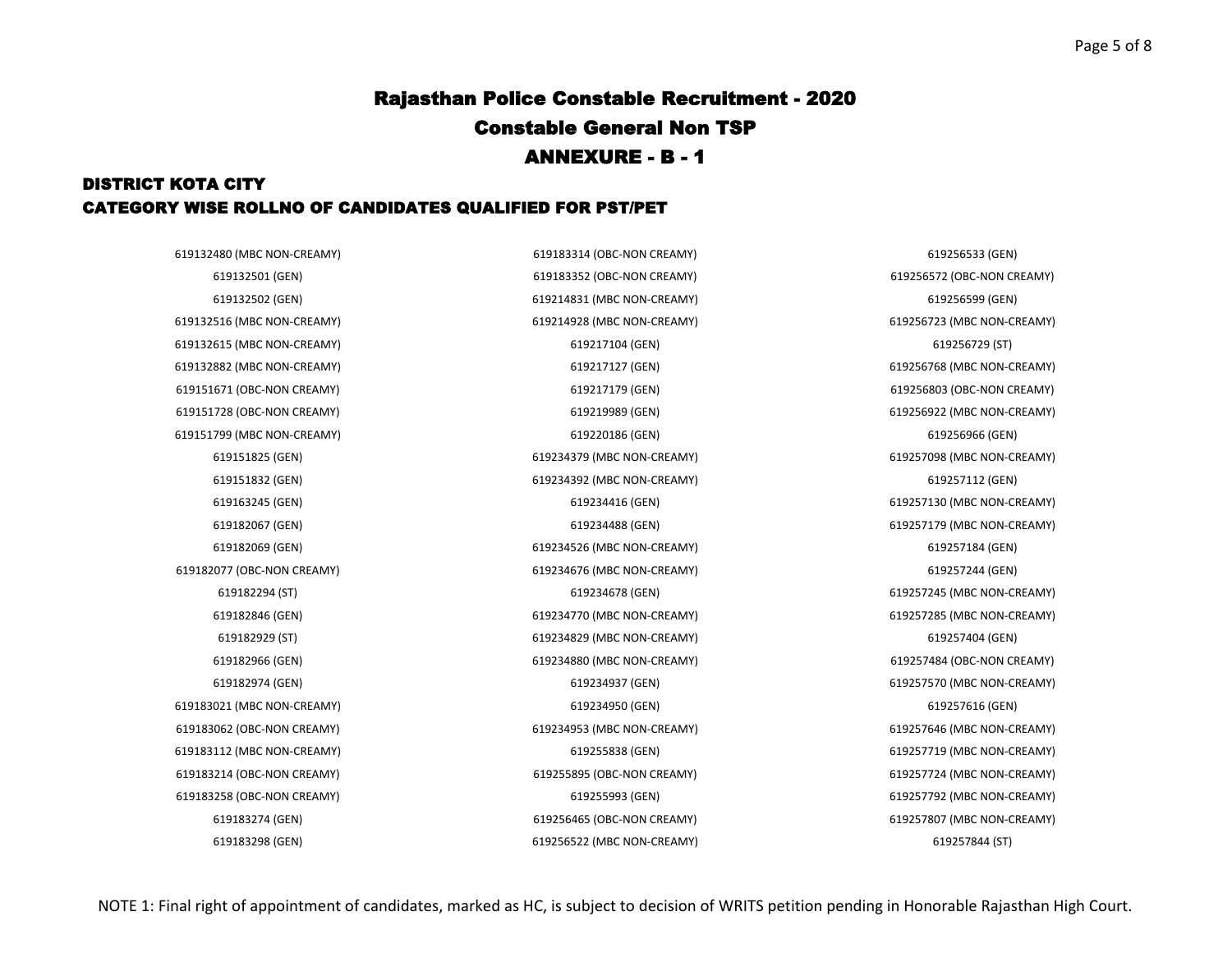### DISTRICT KOTA CITY CATEGORY WISE ROLLNO OF CANDIDATES QUALIFIED FOR PST/PET

619257846 (MBC NON-CREAMY) 619257887 (MBC NON-CREAMY) 619258070 (MBC NON-CREAMY) 619258290 (MBC NON-CREAMY) 619258479 (GEN) 619258551 (GEN) 619258607 (MBC NON-CREAMY) 619258691 (OBC-NON CREAMY) 619259562 (OBC-NON CREAMY) 619260121 (GEN) 619260601 (OBC-NON CREAMY) 619260943 (MBC NON-CREAMY) 619261130 (MBC NON-CREAMY) 619261692 (OBC-NON CREAMY) 619290286 (OBC-NON CREAMY) 619290362 (OBC-NON CREAMY) 619290559 (GEN) 619359793 (MBC NON-CREAMY)

| 846 (MBC NON-CREAMY) | 619359940 (MBC NON-CREAMY) | 619115708 (MBC NON-CREAMY) |
|----------------------|----------------------------|----------------------------|
| 887 (MBC NON-CREAMY) | 619359945 (MBC NON-CREAMY) | 619129413 (MBC NON-CREAMY) |
| 070 (MBC NON-CREAMY) | 619363968 (GEN)            | 619130178 (MBC NON-CREAMY) |
| 619258195 (GEN)      | 619363998 (OBC-NON CREAMY) | 619130542 (MBC NON-CREAMY) |
| 290 (MBC NON-CREAMY) | 619364016 (GEN)            | 619182142 (MBC NON-CREAMY) |
| 619258479 (GEN)      | 619364027 (GEN)            | 619234867 (MBC NON-CREAMY) |
| 619258551 (GEN)      | 619364074 (GEN)            | 619234890 (MBC NON-CREAMY) |
| 619258605 (SC)       | 619364079 (OBC-NON CREAMY) | 619255825 (MBC NON-CREAMY) |
| 607 (MBC NON-CREAMY) | 619364081 (OBC-NON CREAMY) | 619256836 (MBC NON-CREAMY) |
| 619258654 (GEN)      | 619364144 (OBC-NON CREAMY) | 619256987 (MBC NON-CREAMY) |
| 691 (OBC-NON CREAMY) | 619364466 (OBC-NON CREAMY) | 619257771 (MBC NON-CREAMY) |
| 619259207 (GEN)      | 619364497 (GEN)            | 619258454 (MBC NON-CREAMY) |
| 619259379 (GEN)      | <b>Total: 148</b>          | 619258520 (OBC-NON CREAMY) |
| 562 (OBC-NON CREAMY) | MBC-Male                   | 619259026 (MBC NON-CREAMY) |
| 619259795 (GEN)      | 619111839 (MBC NON-CREAMY) | 619290341 (MBC NON-CREAMY) |
| 619260121 (GEN)      | 619111861 (MBC NON-CREAMY) | 619290347 (MBC NON-CREAMY) |
| 601 (OBC-NON CREAMY) | 619151834 (MBC NON-CREAMY) | 619290547 (MBC NON-CREAMY) |
| 619260718 (GEN)      | 619256602 (MBC NON-CREAMY) | 619290678 (OBC-NON CREAMY) |
| 943 (MBC NON-CREAMY) | 619257321 (MBC NON-CREAMY) | 619291250 (MBC NON-CREAMY) |
| 619261106 (GEN)      | 619257961 (MBC NON-CREAMY) | 619359805 (MBC NON-CREAMY) |
| 130 (MBC NON-CREAMY) | 619359869 (MBC NON-CREAMY) | 619359922 (MBC NON-CREAMY) |
| 619261243 (SC)       | 619360077 (MBC NON-CREAMY) | 619364409 (OBC-NON CREAMY) |
| 692 (OBC-NON CREAMY) | Total: 8                   | Total: $25$                |
| 286 (OBC-NON CREAMY) | OBC-Male                   | SC-Male                    |
| 362 (OBC-NON CREAMY) | 619111781 (MBC NON-CREAMY) | 619115766 (SC)             |
| 619290559 (GEN)      | 619111866 (MBC NON-CREAMY) | 619128717 (SC)             |
| 793 (MBC NON-CREAMY) | 619112284 (MBC NON-CREAMY) | 619129121 (SC)             |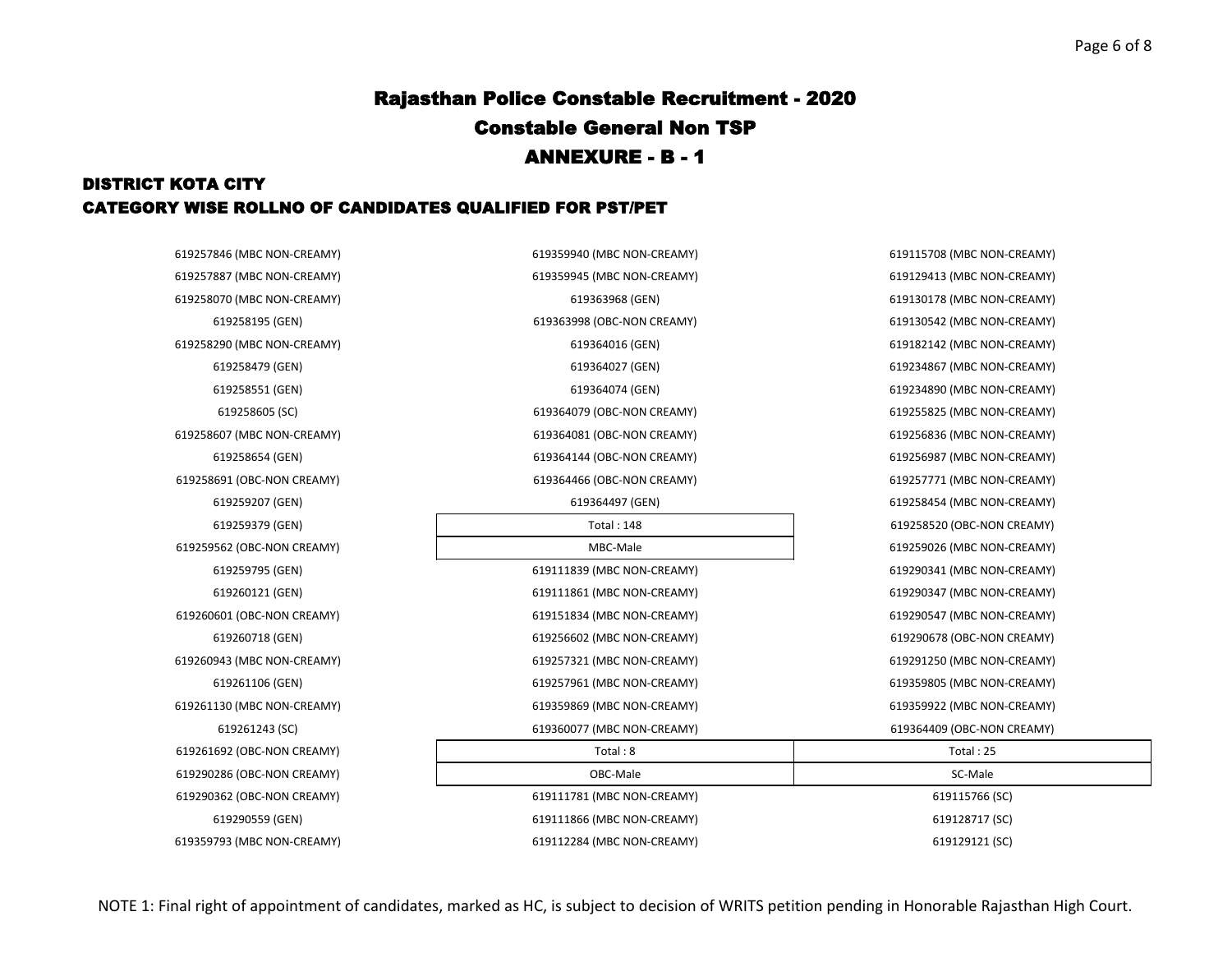| 619129147 (SC) | 619259021 (SC) | 619364485 (SC) |
|----------------|----------------|----------------|
| 619129250 (SC) | 619259130 (SC) | Total: 58      |
| 619129660 (SC) | 619259261 (SC) | ST-Male        |
| 619129923 (SC) | 619259277 (SC) | 619111874 (ST) |
| 619130194 (SC) | 619259298 (SC) | 619128625 (ST) |
| 619130318 (SC) | 619259371 (SC) | 619128636 (ST) |
| 619130341 (SC) | 619259453 (SC) | 619128740 (ST) |
| 619130428 (SC) | 619259591 (SC) | 619128760 (ST) |
| 619130667 (SC) | 619259595 (SC) | 619128876 (ST) |
| 619132469 (SC) | 619259677 (SC) | 619129127 (ST) |
| 619161164 (SC) | 619259786 (SC) | 619129134 (ST) |
| 619182079 (SC) | 619259876 (SC) | 619129298 (ST) |
| 619182866 (SC) | 619260108 (SC) | 619129304 (ST) |
| 619182990 (SC) | 619260173 (SC) | 619129408 (ST) |
| 619183176 (SC) | 619260242 (SC) | 619129512 (ST) |
| 619183419 (SC) | 619260356 (SC) | 619129557 (ST) |
| 619217141 (SC) | 619260425 (SC) | 619129615 (ST) |
| 619217254 (SC) | 619260547 (SC) | 619129684 (ST) |
| 619220068 (SC) | 619260640 (SC) | 619129767 (ST) |
| 619257049 (SC) | 619260806 (SC) | 619129899 (ST) |
| 619257457 (SC) | 619260893 (SC) | 619130155 (ST) |
| 619257787 (SC) | 619261113 (SC) | 619130392 (ST) |
| 619257789 (SC) | 619261237 (SC) | 619131609 (ST) |
| 619258812 (SC) | 619290373 (SC) | 619131619 (ST) |
| 619258820 (SC) | 619290385 (SC) | 619132545 (ST) |
| 619258990 (SC) | 619290533 (SC) | 619132692 (ST) |
| 619259017 (SC) | 619359948 (SC) | 619132840 (ST) |